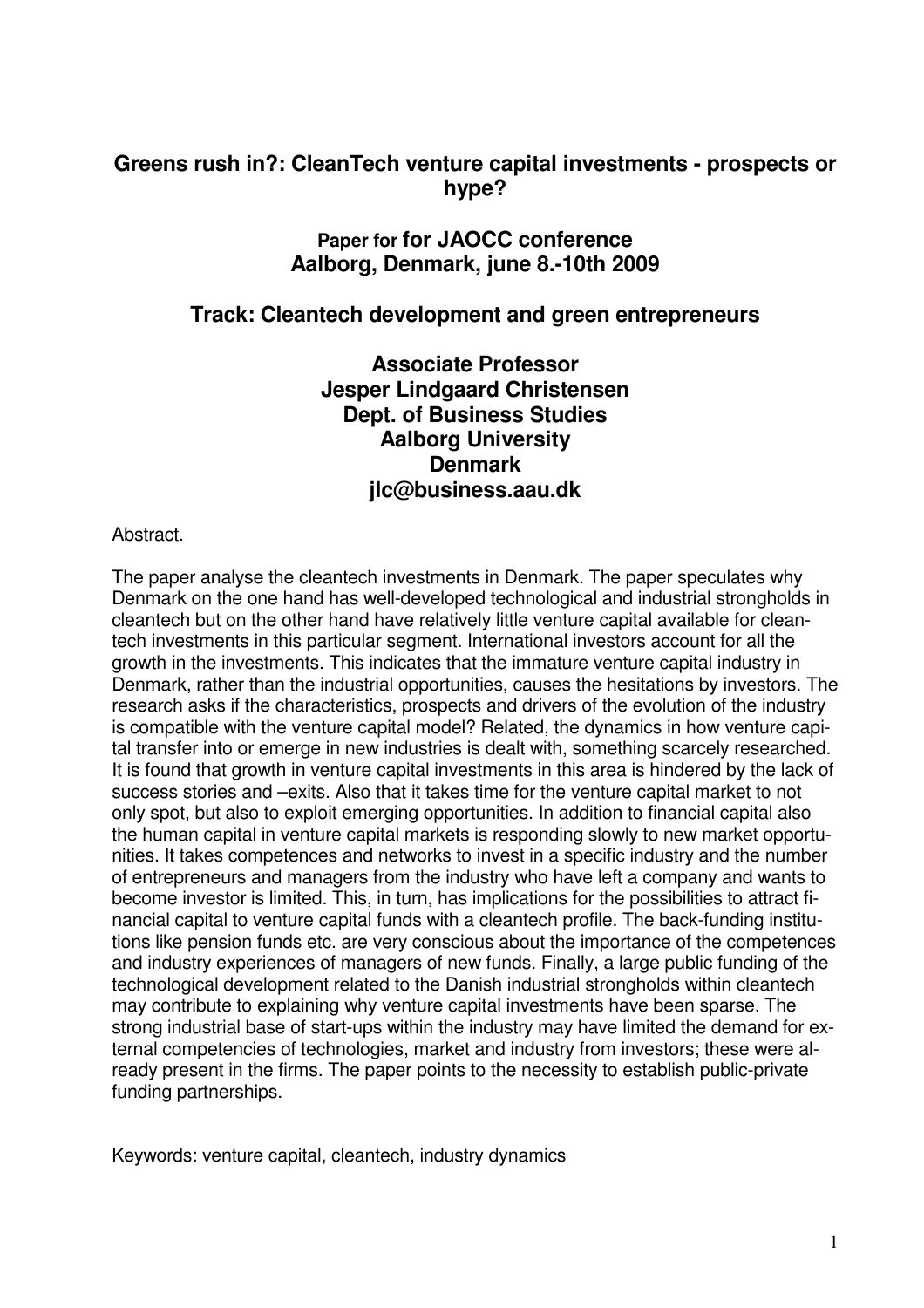### *1. Introduction*

When Aldrich and Fiol published their influential paper on industry creation, 'Fools rush in? The institutional context of industry creation' (1994) the primary focus was on the hindrances to industry evolution stemming from lack of legitimacy, which may prevent key stakeholders from understanding the nature and potentials of the new types of ventures. This adds to 'normal' constraints for industry evolution such as uncertainty related to new markets, capital constraints, untrained employees etc. Precisely the legitimacy may in this case, cleantech investments, be in place at a macro level of aggregation; it is widely recognized that such investments are needed and render societal value. It may be questioned, though, if the same holds on a micro level. Do investors and funds-of-funds institutions regard cleantech investments as hype and beyond the scope of a purely for profit investment strategy?

There is growing interest in the clean-tech market. Despite this interest there is sparse knowledge on the growth patterns and prospects for this sector. This paper is focused upon the investment processes and –levels in the sector and focuses upon, but is not confined to, venture capital investments. One justification for this focus is the role venture capital has had in stimulating and disseminating technologies in emergent sectors.

The pace of investment in clean-tech companies has in the past decade accelerated, and the market is seeing its first successful initial public offerings and mergers and acquisitions. Until the burst of the IT-bubble the ICT industry was attracting the majority of venture capital investments. Later biotech/life sciences became popular investment targets. The development of the ICT market and long time horizons in biotech investments have led investors to look for other opportunities. The cleantech industry is an obvious candidate for being a future hot spot for venture capital investments. Already now it is the  $3<sup>rd</sup>$ largest venture investment target in the US as well as in several other countries, including Denmark (The Danish Growth Fund, 2009).

The question is if the present trend in investments into the clean-tech industry is just another 'hype', maybe even a case of herding behaviour of venture capitalists? In a broader perspective an additional two more general research questions are underlining the research – what are the investment criteria of venture capitalists and secondly, how does venture capital expand into new industries. Whereas a number of even early papers addressed the investment criteria of venture capital firms (Tyebjee and Bruno, 1984, Mac-Millan, 1985, 1987, Hall and Hofer, 1993) the dynamics in how venture capital transfer into or emerge in new industries is scarcely researched.

Denmark has had a long tradition for investments into environmentally friendly technologies, but has until now not succeeded to the same extent as in several other countries to attract notable private capital to the cleantech industry. The paper is mapping the investments and assesses prospects for the future development of the industry in Denmark. The paper also speculates why Denmark on the one hand has well-developed techno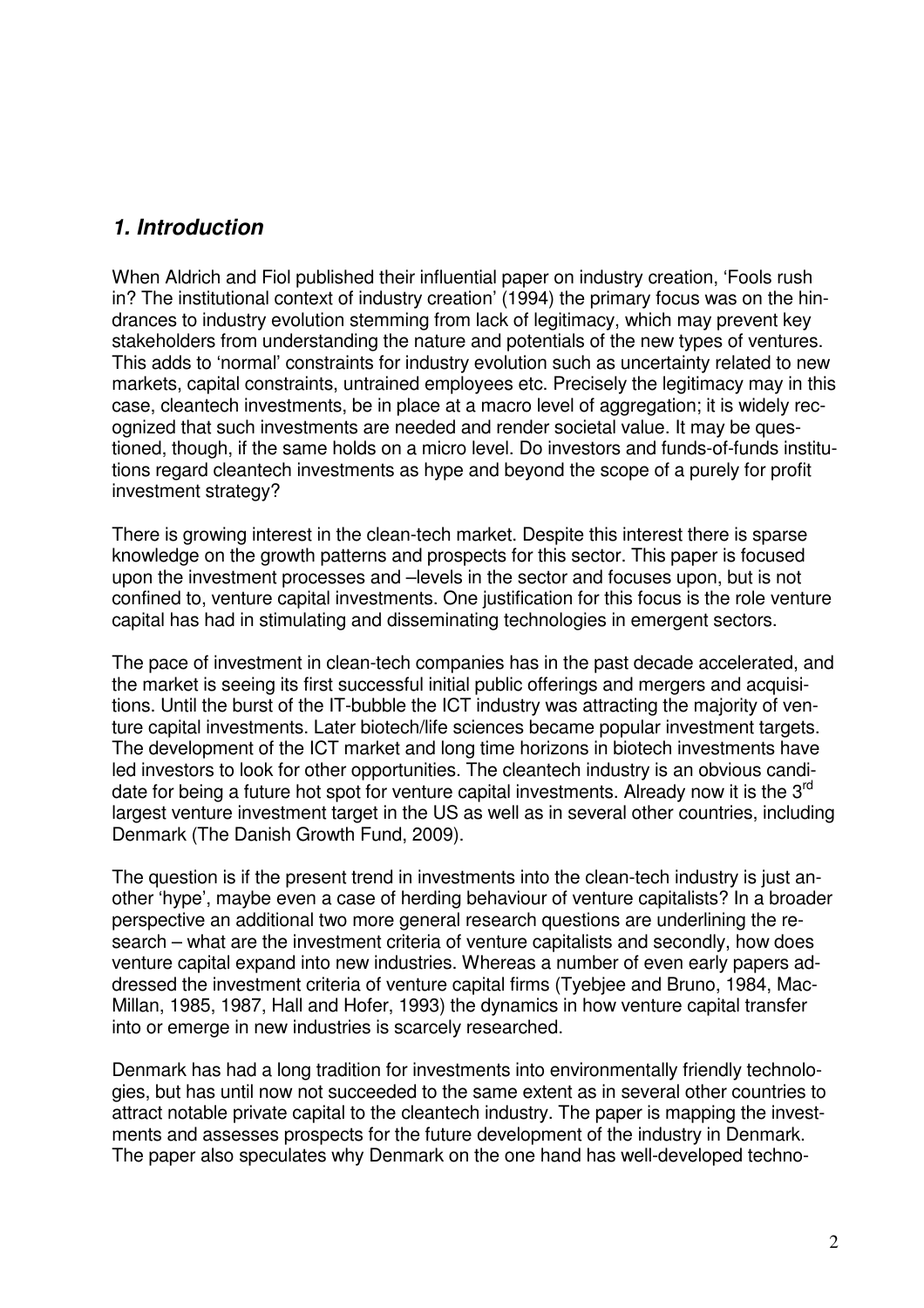logical and industrial strongholds in cleantech and well-developed markets for innovation finance (ranked 3<sup>rd</sup> in Europe after the UK and Sweden according to The Danish Growth Fund and European Venture Capital Association) but on the other hand have relatively little venture capital available for cleantech investments.

The clean-tech industry not only covers a wide range of different sub-industries it also seems to target very different markets and across countries display rather different patterns. It is of particular interest to both investors and policy makers alike if industries in a country or region develop outstanding competences and market shares. Danish strongholds such as air pollution, filters and catalysts and enzymes have substantial world market shares. A mapping of these strongholds is important to an assessment of prospects for the industry. In a small country there is a narrow limit to how far the specialization of venture capital firms can go in terms of geographical and industry focus. Despite efforts in regions of Denmark to develop cleantech production the question remains if the investment community is ready to follow or if recent trends in financial markets impose conservatism rather than hype. Following this the research asks what are the characteristics, prospects and drivers of the evolution of the industry and whether this is compatible with the venture capital model? Furthermore, as mentioned above, why the Danish cleantech industry seem to have difficulties attracting venture capital funding despite apparently attractive investment opportunities?

The paper proceeds as follows. Section 2 takes a view on world wide developments in cleantech investments and single out in section three important segments and Danish sub-industry strongholds in this. The next section discusses how investments trigger industrial structural change and how and why some industries attract investments rather than others. Section 5 looks into how venture capital may spur industry development. before concluding in section 7 section 6 discusses important investment criteria used by venture capitalists and relate this general issue to the specific cleantech case.

### *2. The development of investments into the cleantech industry*

Both from a societal point of view and from commercial investors there is now growing interest in what has been denoted the cleantech market. Despite this interest little remains in terms of research and high quality knowledge on the growth patterns and prospects for this sector.

Whereas a number of definitions are around of what may broadly be termed environmental technologies, there seems to be more consensus around the term "cleantechnology" to embrace knowledge-based products and services that optimize the use of natural resources while reducing ecological impact and adding economic value through lowered costs or improved profitability. Such technologies range from alternative forms of energy generation to smart materials and water purification systems. The concept extends beyond environmental technologies that historically dealt more with end-of thepipe solutions to regulatory requirements than with front-end products that address market needs. Whereas 'clean energy' is limited to alternative and renewable energy technologies, cleantech encompasses this but also the entirety of innovations that cre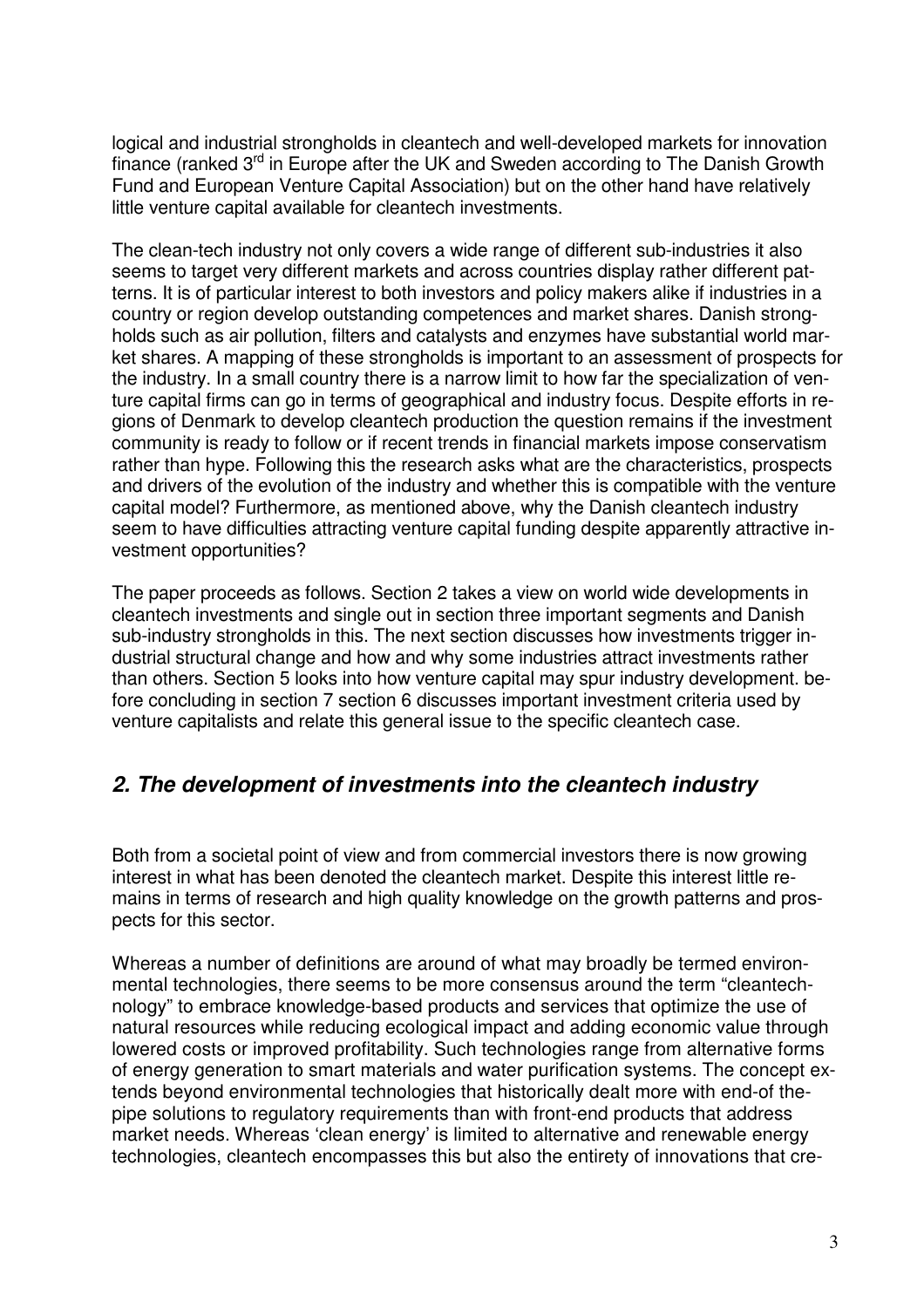ate economic gains without ecological losses. Many studies make a distinction between energy on the one hand and on the other environmental technologies. Others group the industry into four; energy, water, waste/recycling and others such as filters, enzymes, insulation materials etc. The organisation 'Cleantech' defines cleantech as products, services and processes intended to 'Provide superior performance at lower costs, while greatly reducing or eliminating negative ecological impact, at the same time as improving the productive and responsible use of natural resources'

(http://cleantech.com/about/cleantechdefinition.cfm). They furthermore list a number of sub-industries specifying further what is included in this industry. These are reproduced in Annex 1. Related concepts include 'Environmental Technology' used by e.g. Eurostat and OECD as technologies that 'produce goods and services to measure, prevent, limit, minimise, or correct environmental damage to water, air and soil, as well as problems related to waste, noise and ecosystems. Also 'Eco-innovations' is often used. According to Fundetec (2008) this is 'new production processes, new products or services, new management and business methods, all of whose use or implementation is likely to prevent or substantially reduce the environmental risk, pollution or other negative impacts upon resource use throughout the life-cycle of related activities' (p.21).

Historically venture investors have not been interested in the environmental sector. An industry with heavy regulatory impact is generally not considered interesting in the emergent phase. If bad for many things the burst of the IT bobble in 1999-2000 may have stimulated investor interests for other areas, one of them the cleantech industry. In terms of the size of the cleantech market this has been estimated to at least \$ 200 billion (Fuji-Keizai, 2008). According to Cleantech Group and Clean Edge the water- and waste segments are each around 75 billion \$, energy 45 billion \$ and others less than 10 billion. The broader energy market is much larger and is projected to grow substantially in the near future. In the estimate above only cleantech energy (bio fuel, wind, solar energy as the three large ones, fuel cells a small fraction of those) is included. Likewise, only parts of water and waste are included. From 2000-02 the venture investments in environmental technologies increased by 50%, but remained on a relatively low level of 1% of total venture investments. Whereas there was a decrease in the investment level after 2002 the figures from 2006-07 increased again. The bulk of the increase is accounted for by increases in energy sector investments.

There are substantial differences among countries. Denmark has had a long tradition for investments into environmentally friendly technologies, especially government monies, but has until now not succeeded to the same extent as in several other countries to attract notable private capital to the industry. In the US there is now, and in the past few years, a trend in the market of increasing focus from both public and private investors. Israel has seen substantial investments in this industry in spite of the natural endowments not being in favour of many of the cleantech industries. Israeli venture capital has been known for being heavily geared towards technology investments and has substantial government influence. Chinese investments into this industry are now boosting. Cleantech investment in China increased 147 percent between 2005 and 2006 and has subsequently continued rapid growth. Cleantech ranked as the third largest category for venture capital investment in China, behind only information technology and communications.Moreover, it is projected that the environmental impact of rapid Chinese industrialisation is likely to be intolerable if not cleantechnologies are developed and used.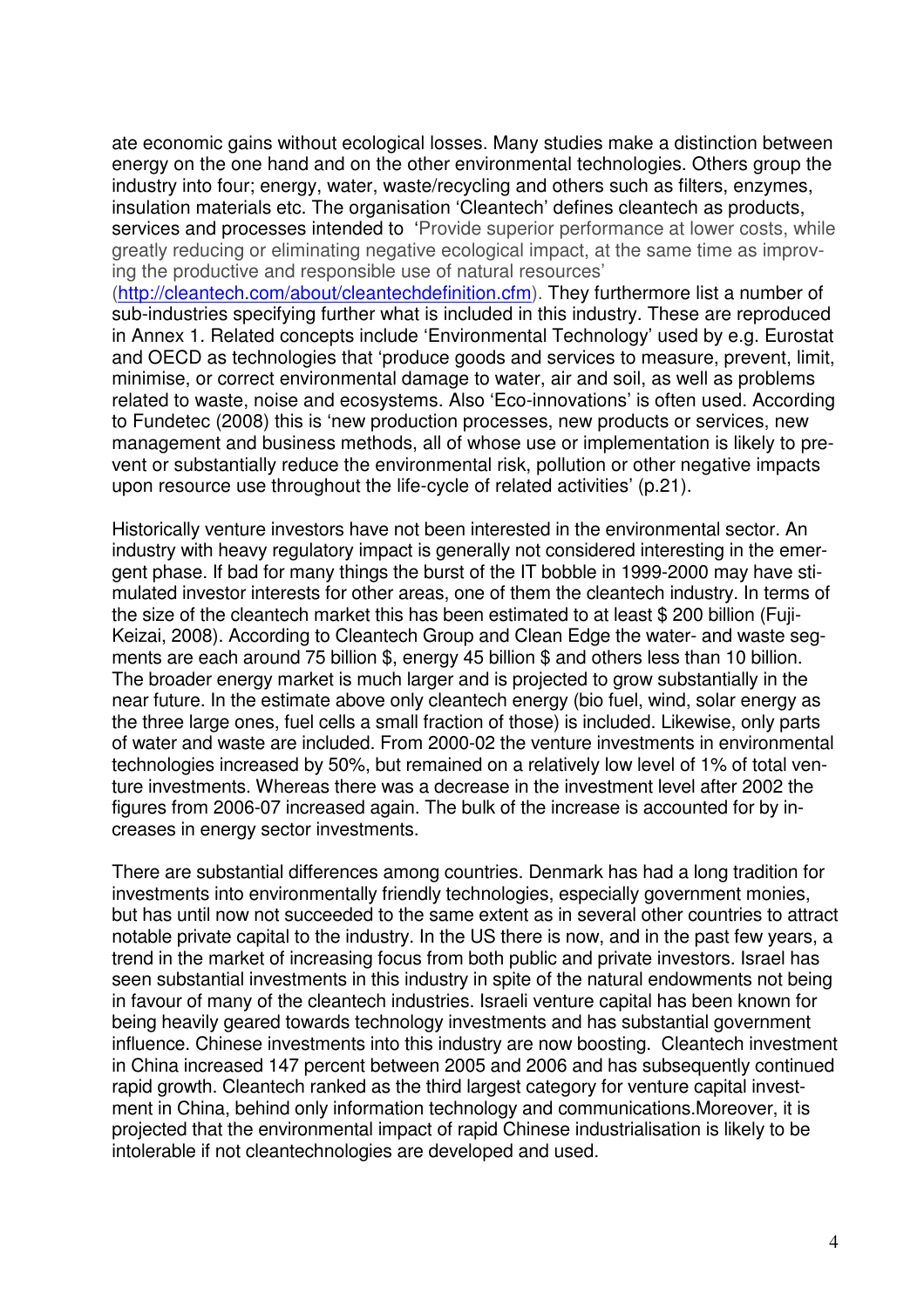The cleantech industry is likely to increase and also to make up a substantial contribution to the overall economy. Already now, several countries benefit from a relatively large industry as displayed in figure 1. For example, around 3% (7 bill. USD) of Danish GDP stems from investments (of all kinds, not only venture capital investments) in this industry. The average growth rates 1999-2004 were 20%.

Figure 1. Turnover per capita, 2004, by sectors, recycling, waste, water, air.



Source: EU-Commission 2006.

For venture capital firms the overall growth of the markets is important to their assessment of deals. The size also is important because venture capital firms are looking for investment proposals that are scalable or represent front-end technologies that may render revenues based on licensing. Moreover, they value industry specific networks that are more easily developed in large markets. Finally, they need a critical mass of investment opportunities, which is not necessarily there in narrow technologies. However, it is still important that venture capital go into potential niches where countries or regions may develop front-end competences and industrial strongholds.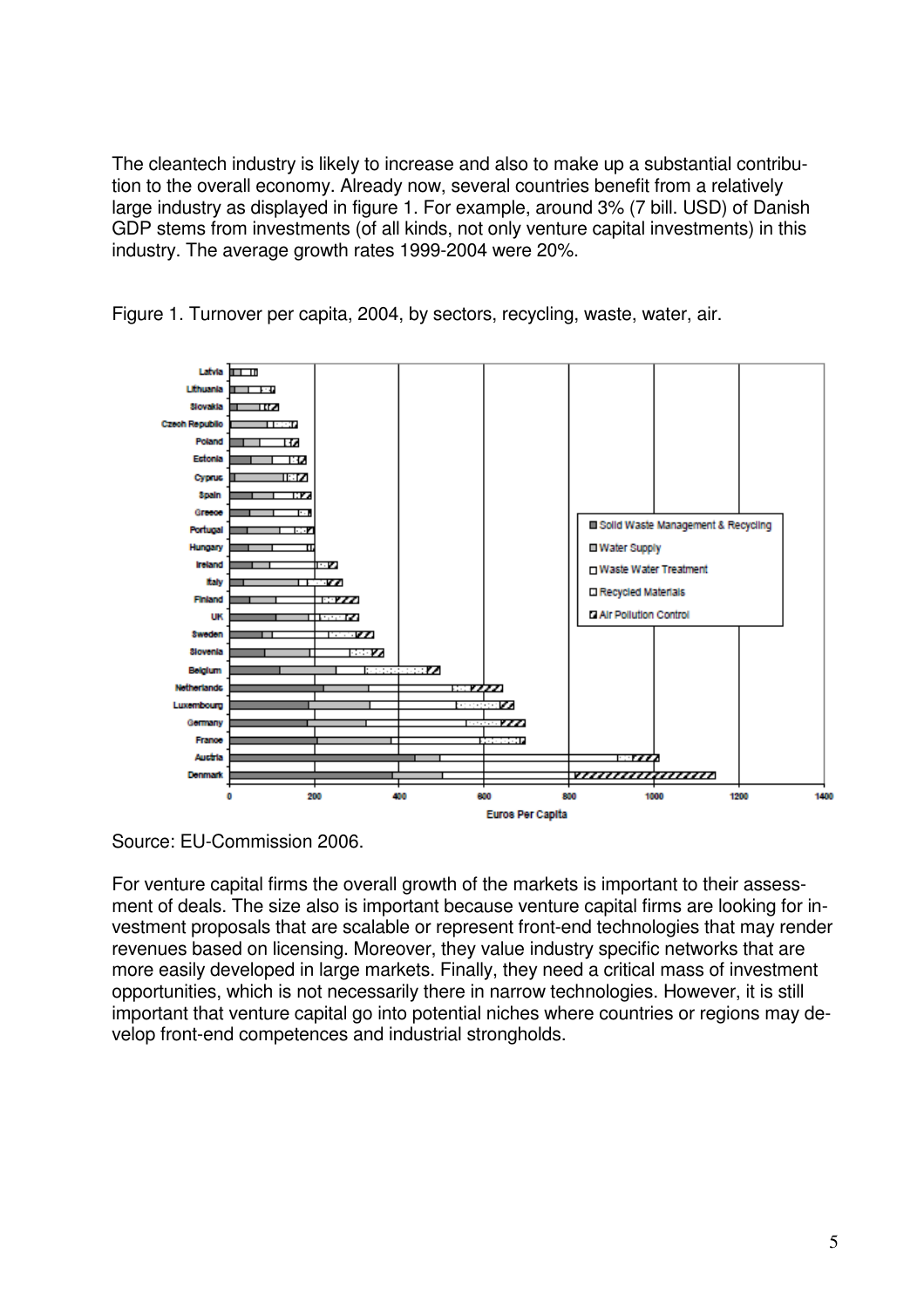# *3. Strongholds – attracting investments and policy interest*

It is of particular interest to both investors and policy makers alike if industries in a country or region develop outstanding competences and market shares. Emerging technologies seem to entail the most frequent examples of such competences, and cleantech is no exception.

In Denmark a number of strongholds have emerged, many of which originate from regulation. Wind mill subsidies have been instrumental in the development of this industry in Denmark, now making up one of the largest export industries in Denmark. Other important regulatory drivers are the Law on Environmental protection from 1982, a number of water environment action plans, limitations on use of chemicals and pesticides and regulation of waste. Danish strongholds in this industry include also air pollution, filters and catalysts, originated from inventions in the university sector in the 1980s (figure 2).



Figure 2. Revenues from equipment for limiting air pollution as pct. of GDP.

Source: EU-Commission 2006

Another stronghold is within enzymes with 60% of world production. Also waste water cleaning, fuel cells, recycling, bio mass, and wind are important Danish strongholds. Many of these strongholds were stimulated by government funded research. It may thus be concluded that both the political interest and the funding for development of these technologies were present. From the patent statistics it is evident that the Danish industry in cleantech and renewal energies broadly has been successful also in taking the technologies to a commercialization stage (OECD, 2008).

# *4. A segmented industry?*

The cleantech industry not only covers a wide range of different sub-industries. It also seems to be targeting very different markets and across countries and regions display rather different patterns. According to the Danish Growth Fund (2008) the geographical dis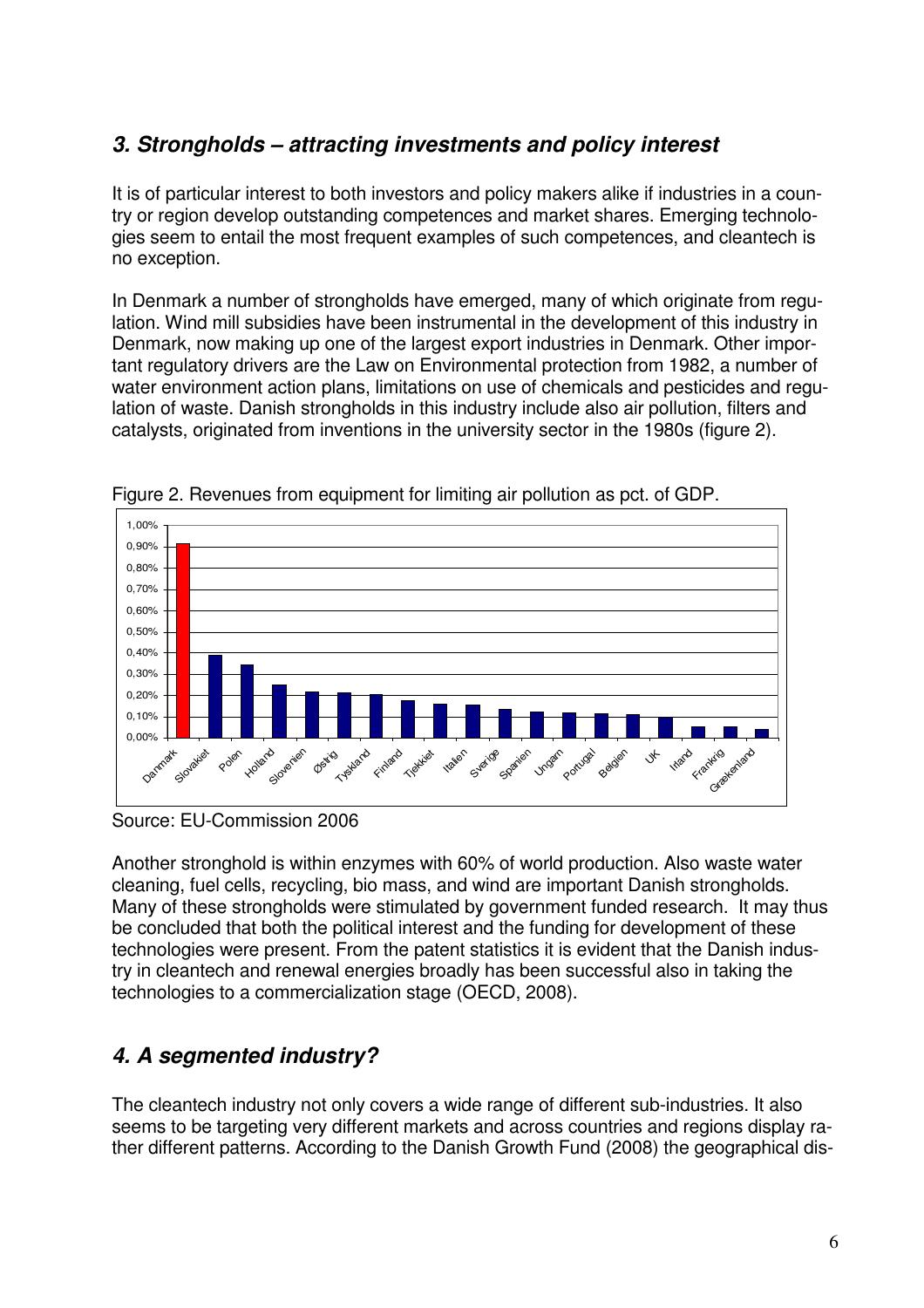tribution shows that Copenhagen has around half the cleantech firms, roughly corresponding to the share of firms in general. The Danish Growth Fund (2008) estimate that there are at least 120 cleantech firms in Denmark.

Across industries different investment preferences in different countries may be observed although in Denmark there seems to be an equal distribution of the firms on segments (The Danish Growth Fund, 2008). In the US waste treatment and water is preferred, although water is only beginning to catch up with waste treatment (VentureSource, 200 ). Differences may be explained by specific, local factors such as debate in Califonia about difficulties in getting enough clean drinking water and regulatory changes in Europe about chemicals.

The trend is towards still more investments in the energy segment. One explanation may be the liberalization, another may be the increases in prices and subsequent interests in alternative energy sources. It may, though, be anticipated that we will see a rising investor involvement in areas beyond the currently popular energy-tech segment, such as water purification, transportation and logistics, agriculture and nutrition and clean industrial technologies.

In Denmark the growth by sub-industries show clear differences among sub-areas. The high growth in energy is consistent with the general trend. 'Others' cover industrial biotech, among others.

Figure 3: Growth rates 2006-2007 for Denmark in employees (blue bar) and revenues by sub-industries (Waste, Energy, Water, Others).



Source: Vækstfonden, 2008 and BusinessView.

Despite these different properties of the sub-industries, there are some common denominators, which may indicate the opportunities of this industry. The technological development has both been early and taken to a commercialization stage, which has prompted the development of industrial competences within existing firms as well as spin-offs from research. In this setting public money, regulation and governance may contribute to establishing an innovation platform from which private (venture-) investments may develop national or regional strongholds.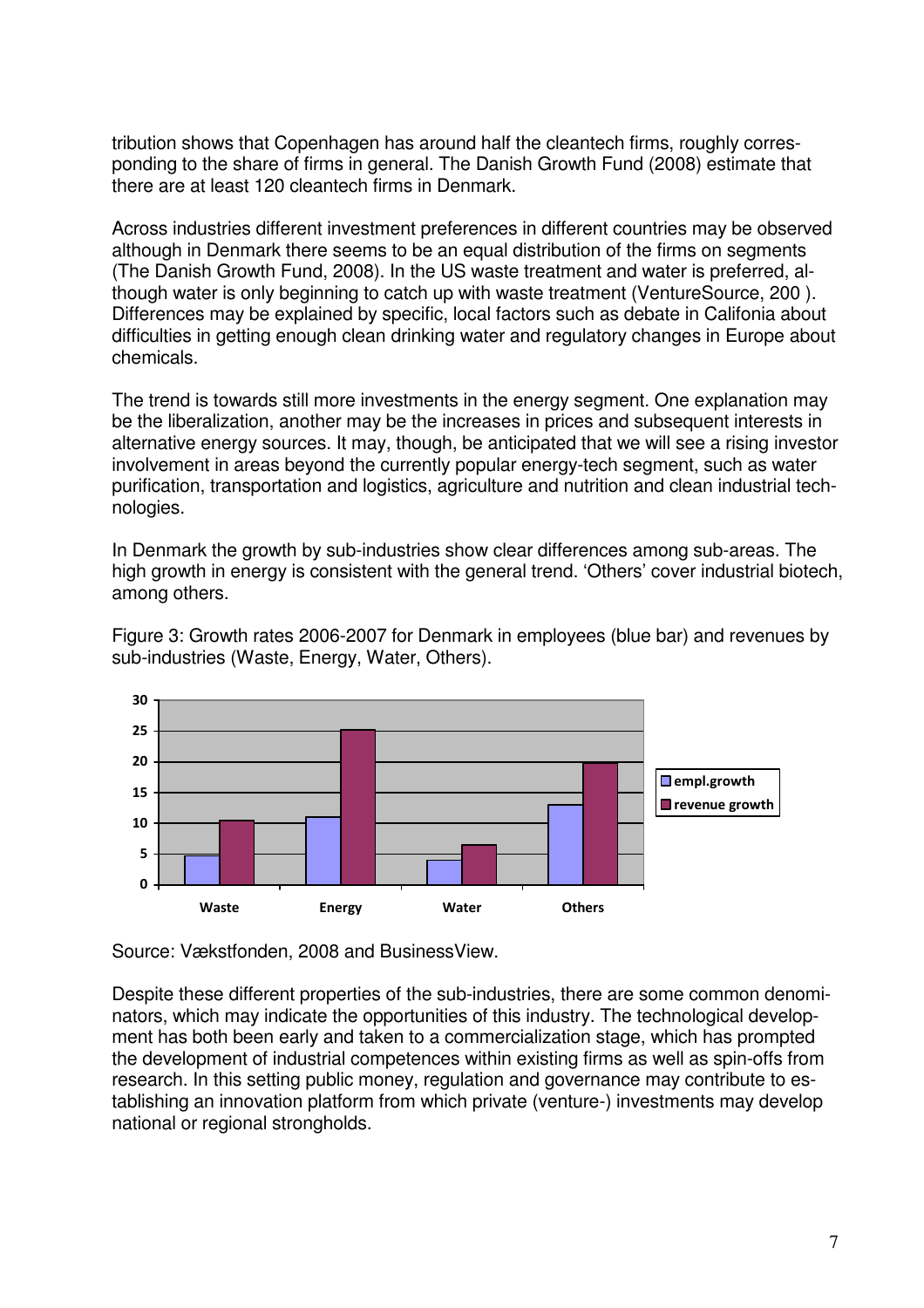As mentioned, in Europe the development has been more fluctuating and includes a broader range of segments. In Denmark it is remarkable that investment activity has followed the general trend but with lighthouses of specific segments showing superior performance and market shares. This is particular appealing to venture capital investors and should intuitively attract Danish venture capital investors. The investments into the industry has indeed increased. However, disaggregating the investments on type of investors it is clear that the rise may be ascribed solely to foreign investors, as depicted in figure 4.



Figure 4: Cleantech investments by investor type.

Source: Vækstfonden, 2008

Following this, it seems as if Danish investors have opportunities for investments that fit the venture capital model, but are reluctant to excel in these investments. The question remains why this may be so? A first explanation links to the previous discussion on specialisation and competence building in financial institutions. This is discussed in depth later in the paper; first we need an account of how venture capital may impact on the emergence of industries.

# *5. Drivers of industrial and cleantech development*

### **5.1 Emergent industries**

A number of scholars have speculated how new industries emerges (e.g. Klepper and Graddy, 1990). It is a key issue in studies of industrial dynamics. Historical, backwardlooking studies have provided us with context- and history specific evidence of how and why certain industries and/or regions developed as they did. Some of these studies also incorporate the role of venture capital (e.g. Saxenian, 1994). At the other end of the scale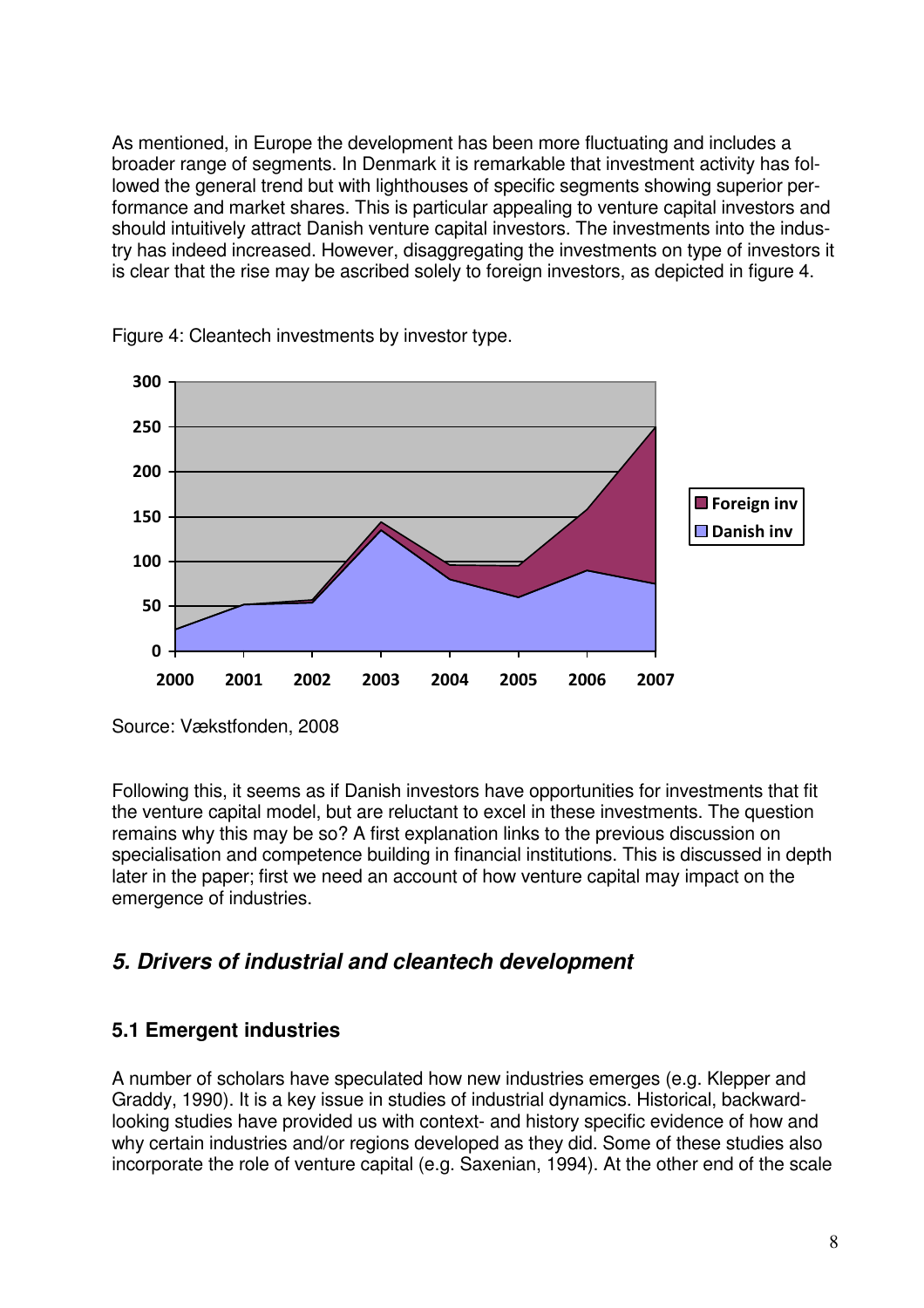foresight models have tried to come up with scenarios for likely evolutions in technologies and industries. It is beyond the scope of this paper to research industry evolution in general, but a few general factors may be extracted that are relevant to the understanding of the evolution of the cleantech industry and how it became attractive to venture capital firms as an investment opportunity.

The first feature to highlight is – perhaps somewhat contradictory to the ambition above to pinpoint general features – the chaotic and apparently random character of the evolution. Some industries never develop beyond the industry-wannabe stage, some have been important and stable industries for a hundred years. Some industries grow and thrive in particular places, the same industries never really takes off in other regions. One among many examples is the solar energy industry that a quarter of a century ago was the big thing but lost development momentum. Now it is (again) seen as a prosperous investment area. In a more general manner Klepper and Graddy, (1990) find differences in key drivers of the evolution of industries, some of which are exogenous. The reason why the US automotive industry is located in Detroit and the tire industry in Acron is not easily explained by common, general factors.

#### **5.2 Cleantech drivers**

 $\overline{a}$ 

Likewise, the drivers of the specific, contemporary cleantech industry make up a range of different factors. First, it is obvious that a number of environmental problems and concerns call for new, more effective solutions both with respect to environment and energy including supply concerns. The population and economic growth has rendered a number of pressures on water, waste, climate change and related, consumption of limited fossil fuel. Secondly, the huge fluctuation in prices of the latter is an important driver of this part of the cleantech industry<sup>1</sup>. A third important driver is regulation. Virtually all segments of the cleantech industry are subject to regulation. This goes way back in history, for example there was waste management regulation in large cities such as London more than 200 years back. The industrial stronghold of Danish windmill production is often partly explained by a strong domestic incentive for consumers to demand wind power because of a subsidy for this energy source. In the past few years the energy market has undergone extensive deregulation, which has been seen as an important driver for venture capital investment into this industry. Innovations have been driven a large share of the evolution of the industry resulting in increased productivity within the industry as well as introduction of a range of new products. This has lowered prices for clean energy, and increased efficiency in environmentally friendly solutions – waste management, soil and water cleaning, recycling etc.

Increasingly firms are actively seeking a 'green' image, and many firms today incorporate environment protection, energy and carbon dioxin saving etc. in their CSR-policies. In fact, within cleantech investments it is now clear that there is also what might be denoted ESR – Entrepreneur Social Responsibility. A number of succesfull entrepreneurs have now entered the industry not only with ideas for new businesses but also acting as

 $1$  The oil crises in 1973 and 1979 likewise spurred a whole range of explorations of new types of production of energy.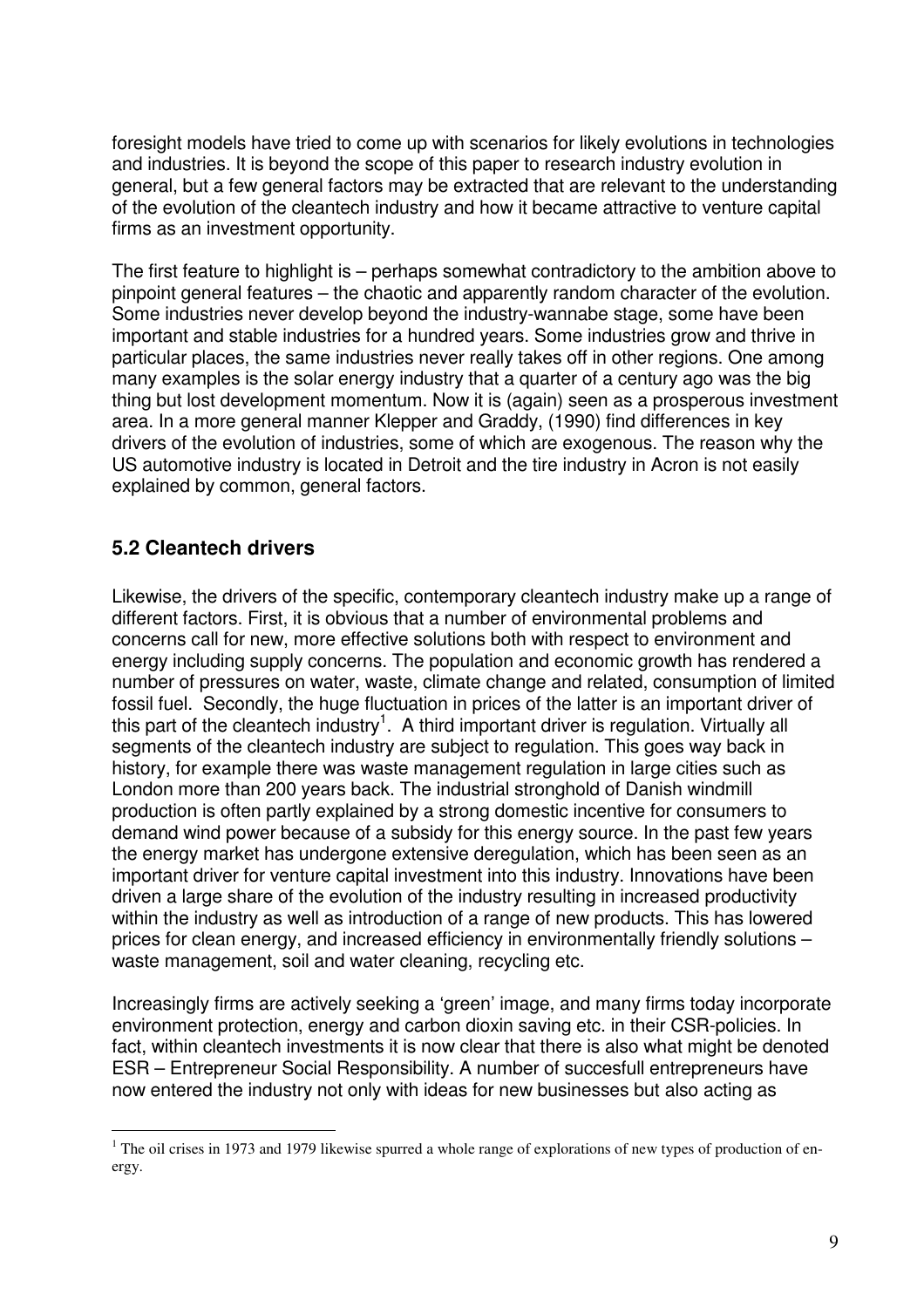business angels supporting new ventures on the grounds of a wish to contribute to socially beneficial achievements<sup>2</sup>. Other drivers of the industry evolution includes that there is increased political pressure for sustainable development<sup>3</sup> as well as consumer demand for environmentally friendly products and production processes.

An enabling factor for industry development is the fact that the technologies involved are usually not particularly sophisticated and expensive; rather there is a large element of technology spillovers and adaptation from other industries<sup>4</sup>. As a result of the above drivers of the industry many cleantech segments are fast growing and large markets, something particular attractive to venture capital firms who typically are looking for scaleable, high-growth opportunities.

#### **5.3 Is Venture capital a driven force in the evolution?**

In this setting the venture capital firms in cleantech may be grouped into three. The first group is those who are dedicated, specialised funds for cleantech or segments hereof; there are a very limited number of these funds, for example there is currently no Danish fund dedicated especially to cleantech. A second group is those who have diversified parts of their activities into the cleantech industry, which is by far the majority. Finally, there is a group of corporate venture capital funds that are dedicated to cleantech.

Even if supplying only a fraction of monies going into the technology sector, venture capital may have disproportionate catalyst effects. Venture capital firms may enhance a wave of technological development that may challenge or re-direct the existing technological trajectory. While the impact of venture capital firms may not be strong enough to actually create new technological trajectories then they are important in catalyzing the commercialisation of newly developed technologies in their emerging phase. They are in this sense part of the commercialisation and wider diffusion of the technologies developed.

*"Given that a significant proportion of venture capital-backed companies are in technology sectors, venture capital plays a direct and significant role in the process of innovation and technology-based development in modern industrial economies". (Mason & Harrison, 1999, p.1).* 

The citation above illustrates the importance of venture capital in the innovation and entrepreneurial process. Even if venture capital overall is only financing a very small proportion of firms and hence may seem of neglectable importance, then venture capital may be important for certain segments of firms (Valentin et al., 2008), in particular those in focus here, cleantech firms. It may be argued that the venture community is at the forefront of spurring this as a new cleantech industry, one that is closely connected to a new era of environmental social responsibility.

<sup>&</sup>lt;sup>2</sup> A number (25) of examples are provided in Cooke (2009).

 $3$  The instruments for reaching these ends may include regulation but may also be tradable permits, R&Dprogrammes, policy agreements and targets for e.g. reduction of carbon dioxide.<br><sup>4</sup> Danish numbers (The Danish Grouth Eund. 2008) shows that in comparison wi

Danish numbers (The Danish Growth Fund, 2008) shows that in comparison with high-tech start-ups a relatively large share of firms are started from an industrial base rather than as independent entrepreneurs.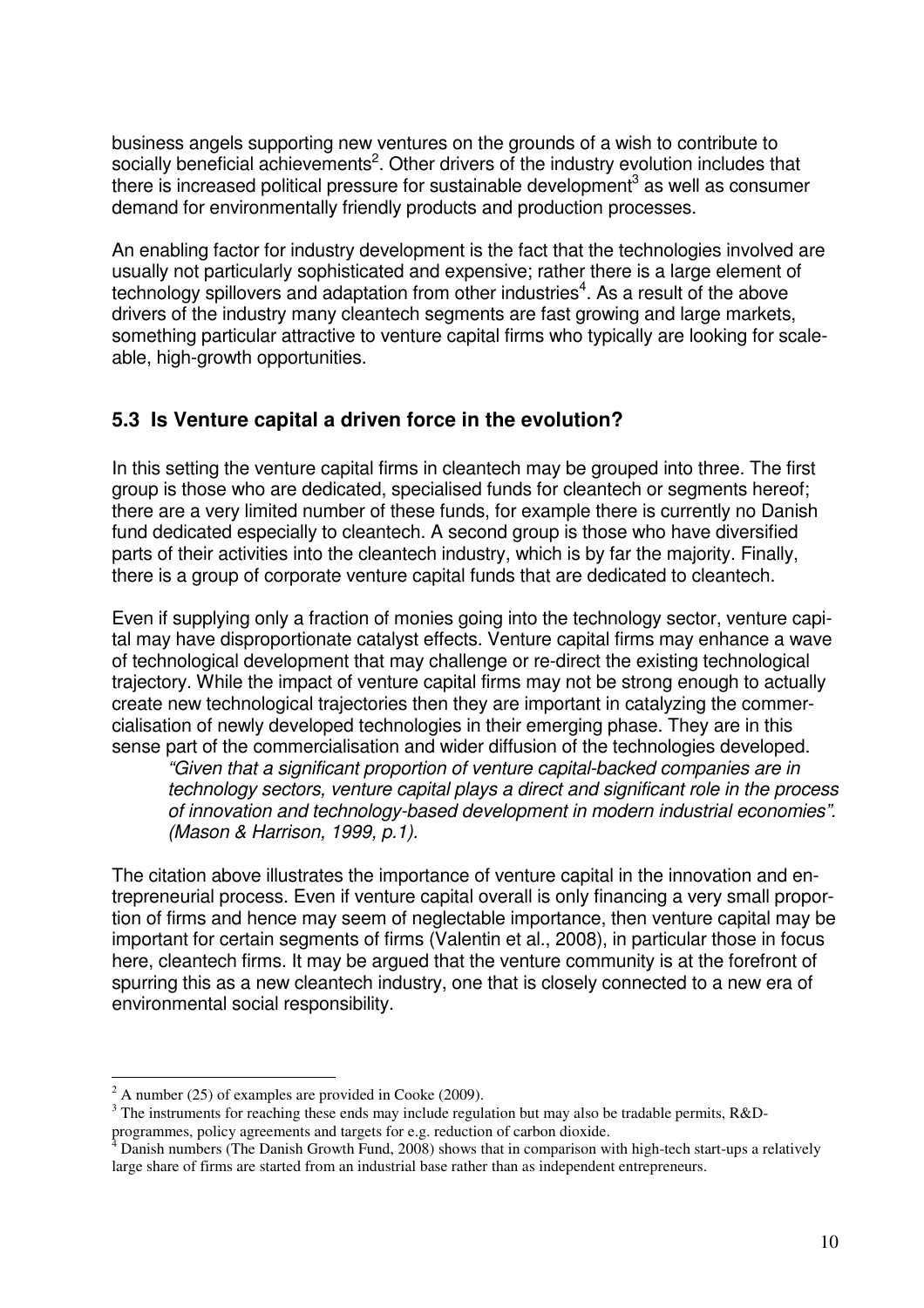On the other hand, recent trends at the venture capital market show that venture capital firms have focused on still larger companies and on second round financing of existing portfolio companies rather than new investments. This indicates that the industry as a whole has become more risk averse and is more reluctant to pursue new investments. Indeed the traditional perception of venture capital as being particular risk takers has been questioned. Thus, Zider (1998) claim that in an industry evolution perspective you would see venture capital firms preferring to enter in the middle of the s-curve where the initial turbulence and uncertainty has decreased.

This picture may be changed by reducing risks associated with new investments. The reduction of risk may be pursued by increasing competences through specialisation. This may help reducing risk in the initial selection of investment opportunities and it may increase the quality of the post-investment monitoring and advising process. Additionally, risk for ventures may be reduced by leveraging the networks of venture capitalists (Christensen, 2007, 2008). Therefore, many venture capital firms have specialized and this has been a persistent trend. Even 20 years ago Bygrave (1987, pp.139-140) predicted that a majority of venture capital firms are likely to increase specialisation. By way of the analogy of department stores and boutiques, he claimed that only very big venture capital firms will be 'stores' able to invest in all types of companies. The bulk of venture capital firms will be 'boutiques' investing in specific types of firms or geographical regions.

Despite this specialization of venture capital firms the gradual development of such fuccus areas is usuall taking place within or closely related to existing investment areas. It is less often the case that funds are set up as green field funds without prior experiences in the industry in question. Indeed, the experience so far also shows that this specialization has not developed that far. Fundetec (2008) report that their research shows that very few banks and other institutional investors has a desk for environmental technologies. It may, though, be useful to go further into why and how investors may decide to invest in new industries as it is less well understood how this transformation of attention from investors takes place. To get closer to this, we need to go deeper into the assessment of investment opportunities made by venture capital firms as well as how they strategize with respect to the scale and scope of activities.

## *6. Ability and willingness to invest in new industries*

#### **6.1 Specialisation and competence building**

It was indicated above that the degree of specialization of venture capital firms is closely linked to the building up of competencies. The ability to assess investment proposals, and especially to monitor and assist management ex post the investment decision, requires the building up of skills, which in turn is stimulated by specializing in particular segments of the market. The investments involved in building up such competencies are substantial, however. The total portfolio of the venture capital firm may entail less risk, achieved through the risk reduction due to diversifying into a new segment such as cleantech. But a net result is not easily calculated. Initial costs may be reduced over time when diversifying into another area of investment many costs cannot be eliminated.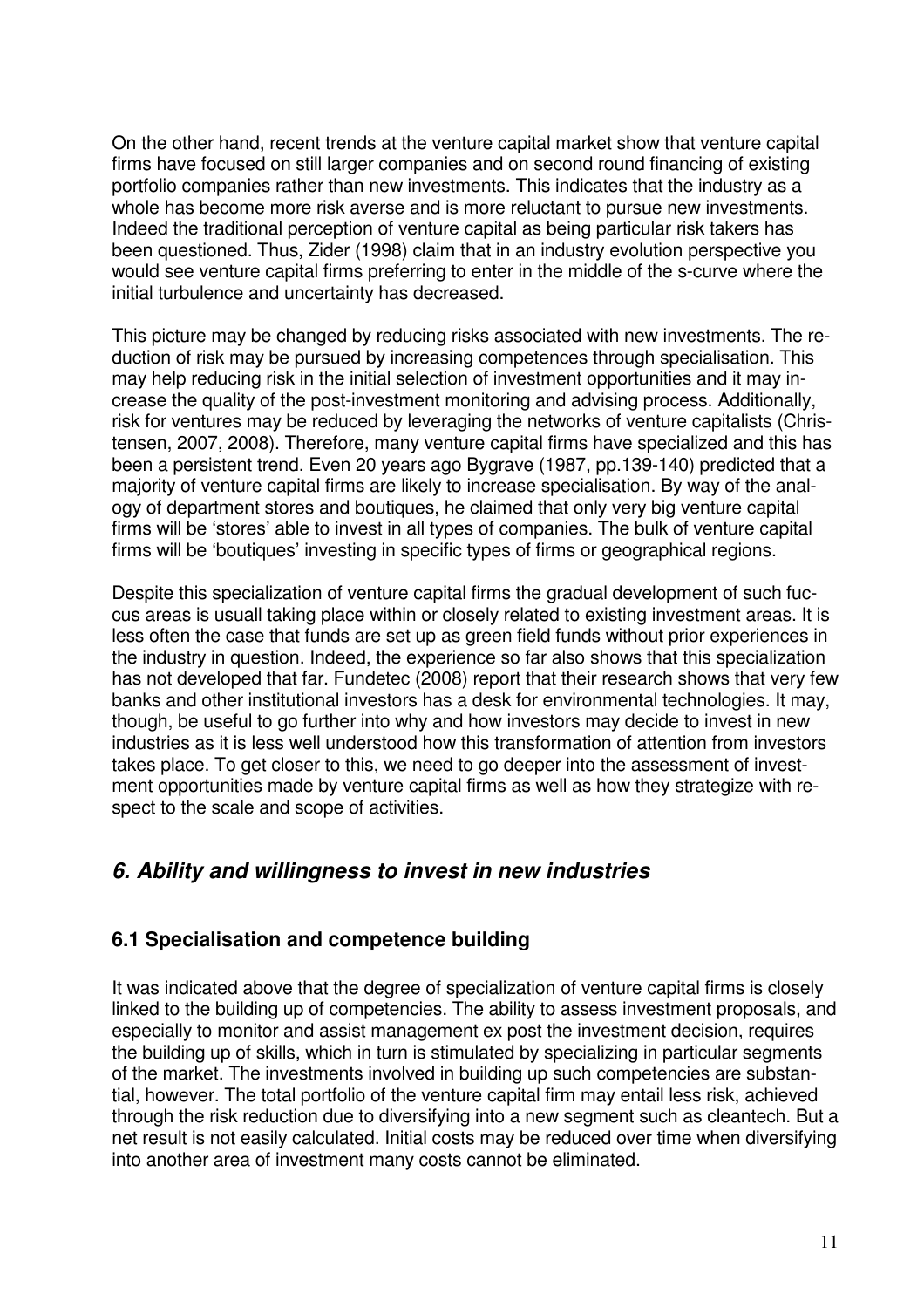In addition to the pure costs in diversifying into new investment areas there is a time perspective issue. You can make a woman give birth to a child in 9 months but you cannot make 9 women give birth to a child in one month. Even in a completely different sphere somewhat the same principle applies in venture capital diversification. The big issue is not perhaps raising the funds. Rather it takes time to build up the networks necessary to assist decisions on screening investment opportunities, to monitor investments, and to secure a deal flow. Networks build up in another setting/industry are not easily transferred as they are often sector specific. Likewise, the technologies are not understood in depth by venture capital firms upon entering a new investment area. Although the contribution from venture capital firms is not in assisting directly with technologies then on the other hand venture capital firms and angels alike do want a basic understanding of the technologies involved. Again, this takes time to build. Finally, the majority of the venture capital industry is often not known to be a pioneer in the push for new technology and investment areas. A few lighthouses of the industry, together with successful exits, lead the way in where the venture capital industry is going. It goes without saying that indeed the exits require time to make up success stories. In this context the development of and maturing but 'thin' venture capital markets like the Danish may be hindered by the fact that venture capital funds have now prepared many of their portfolio companies for exit, however, the financial crises has eroded the profitability or even possibility of existing in some cases. Finally, back-funding institutions may be conservative even if venture capital firms may recommend new opportunities.

#### **6.2 Risks associated with cleantech investments**

Moving to the level of the individual and looking into the decision making with respect to investments into the cleantech industry, we need to look into the investment criteria applied in venture capital.

Generally, the behavioural economic theories describe economic decision making, and have informed some of the studies on investment criteria. Just as doubts has been raised with respect to how rational, stage organized and planned venture capitalists decision making processes really are (Zacharakis et al, 1998, 2001, Shepherd, 1999), it may be questioned if decisions to invest in the cleantech industry are based on solid due diligence and forecasts or just expectations of further investor interest and rising share prices of this particular type of firms. It may thus be argued that the growth in investment pace into cleantech is perhaps based upon expectations that are not necessarily well documented. A herding behaviour may prevail (Fundetec, 2008). In spite of this even when the most thorough due diligence and information sourcing is applied, this cannot reveal all uncertainties. But it is important to venture capitalists to know about what uncertainties remain.

For the initial screening and the subsequent monitoring venture capitalists need information on the uncertainty related to the prospects of the firm. This entails uncertainty that may be divided into two, the technical uncertainty and market uncertainty. The sources of the technical uncertainty are mainly three.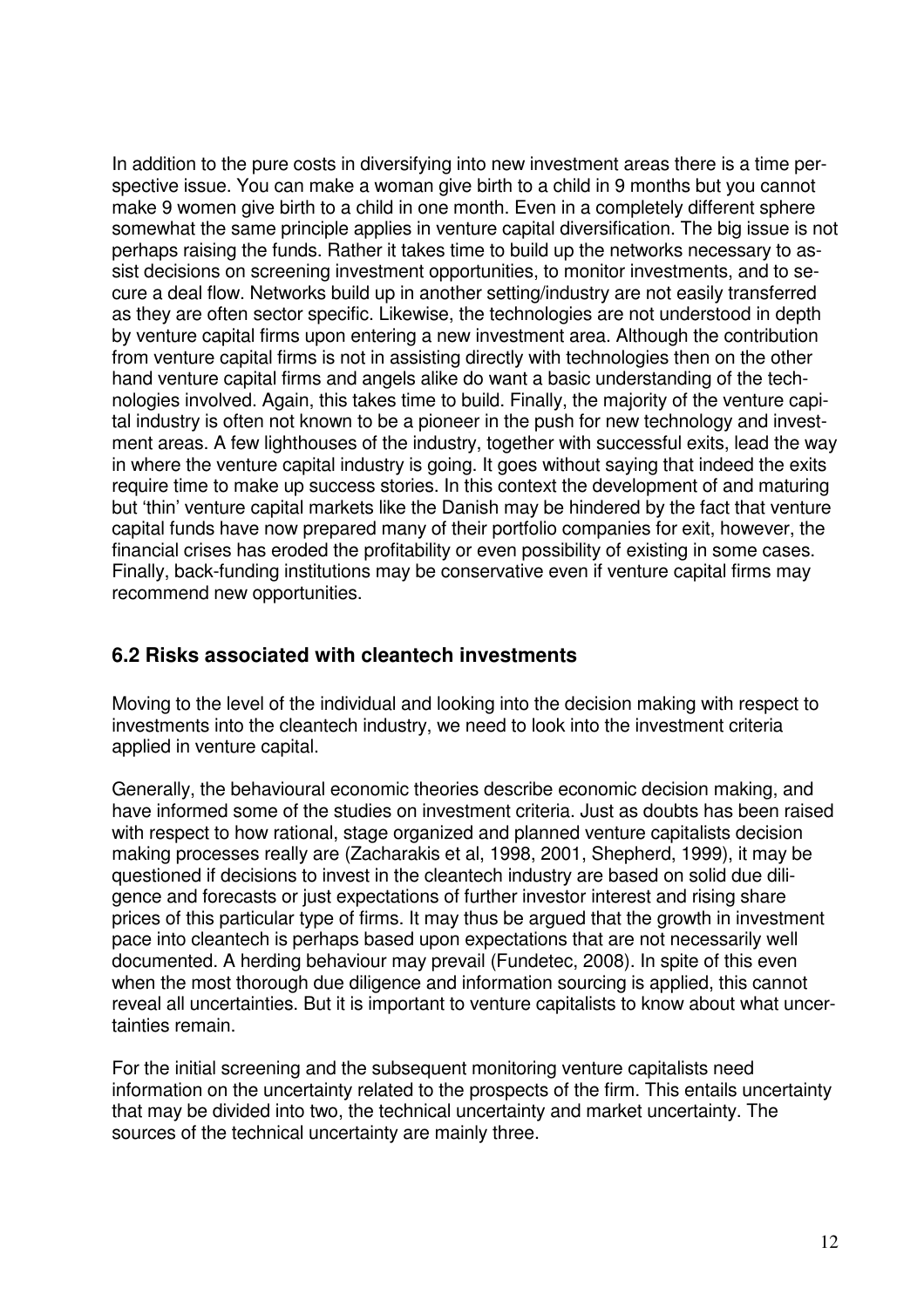First, the magnitude and number of technical problems in the development process is often difficult to predict. Even for technical production plans have been made beforehand, new, and unforeseen problems often emerge during the production process. This is likely to delay the process and make it more costly. In emerging technologies and industries this may be reinforced due to lack of standardized ways of production, experimentations etc.

Secondly, the design of a product or service often changes several times before the final stage. The date of marketing the end-product is often unknown because of the above unforeseen technical problems and related organizational and production line changes. In cleantech a second-order such issue may be relevant. It is not only the case that cleantech firms are producing products and solutions they also need to gear their own production processes towards a 'green' profile. This is necessary in order to be credible in their marketing of production or solutions.

Thirdly, exogenous changes may affect decisions to market and produce the product. In effect, the costs and time perspective of an innovation project is difficult to predict and most often underestimated. One of the most obvious examples relevant to cleantech is the rapid and radical changes in energy prices, which may erode the relevance of new innovations or change profitability and break-even of current innovations thus making planning of new product development more difficult.

Market uncertainty originates from that the market value of the single end-product is unknown both because time has passed from the launching of the project to the completion (as also explained above re the energy prices example) and because users are not accustomed to the new product and may not be willing to pay the calculated price. Another source of uncertainty is about the development of competing and/or substituting products.

#### **6.3 Investment criteria**

It may also be relevant to make clear that even if all investors assess the ability of firms to survive and thrive (and above all pay back the loan) the investment criteria of venture capital firms differ from those of banks and other financiers. An extensive amount of literature has evolved on credit-scoring and other models for aiding investment decision. These may be useful when assessing loan applications in banks in relatively known industries, and in firms where collateral may be provided. Contrary, venture capital investments usually involves investments in firms with non-deployable assets as well as greater uncertainties. This implies greater need for sensitivity analyses, and careful examination of the value of the firm in an exit situation, rather than the cash flows. Another fundamental difference is that investments by traditional corporate financiers are done at a one-time basis, whereas venture capital investments are multi-stage investments often undertaken as either performance based milestone payments or options of re-investment specified at the time of the initial investment and based upon the results from close post-investment monitoring.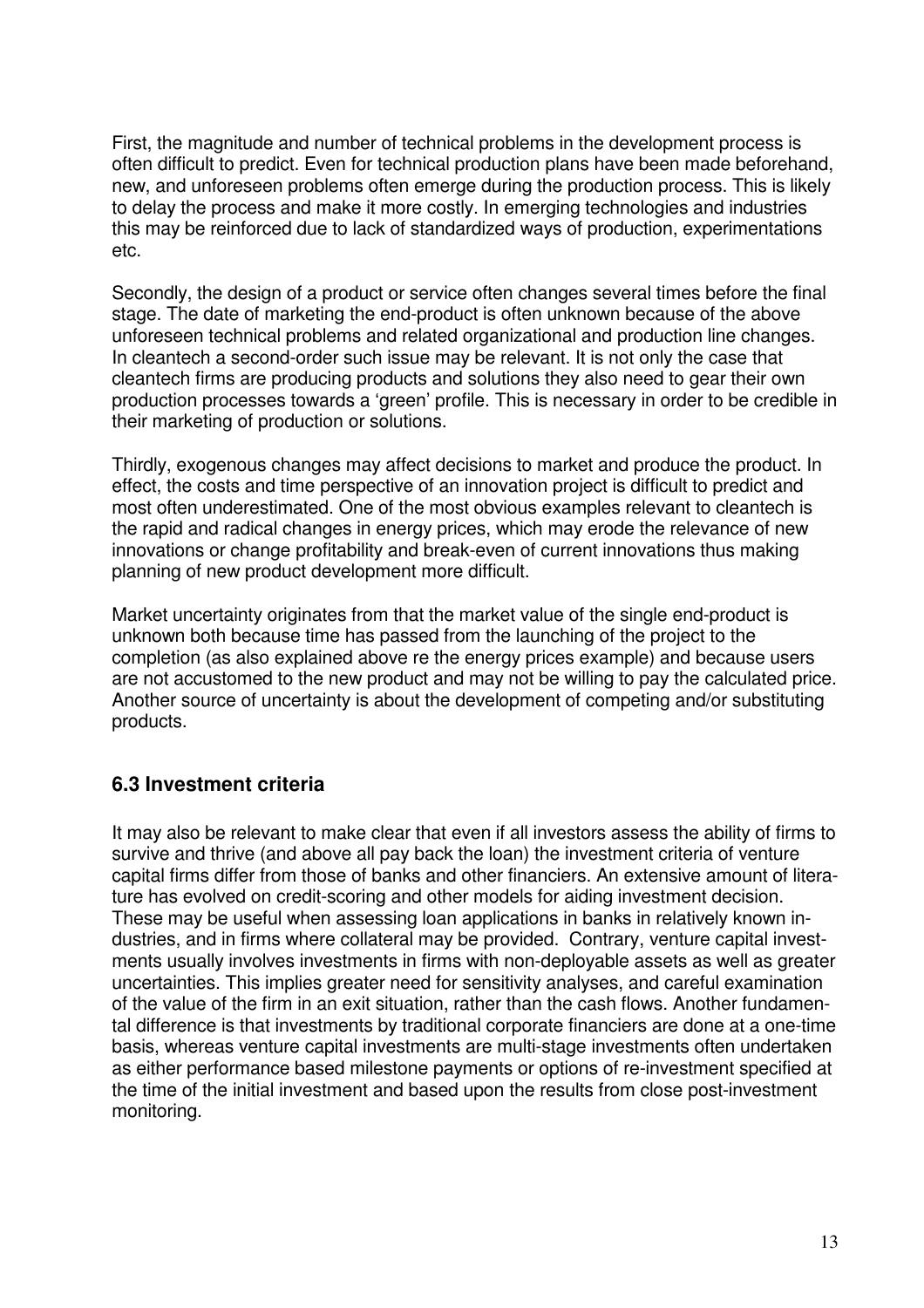The literature on how venture capitalists assess a deal proposal has researched this issue by presenting a range of criteria to venture capital managers and asks them to rank and group these. Naturally the resulting typologies vary somewhat between studies, but they most often include the capabilities of the business management as one of the top priorities. It is a general perception that this is by far the most important criteria<sup>5</sup>. Venture capitalists place enormous importance to the human capital aspect of the investment criteria. A trustworthy and competent business management team is key. A good management team can turn a mediocre quality idea into a success, but a good idea with a bad management team is likely to fail. There are, in other words, a number of risks associated with the entrepreneurs themselves.

Whereas this is obvious and well researched on the micro level of aggregation it is in fact also the case on an industry level. Zider (1998) claim that indeed the management is decisive, but they are to be in the right industries, those that are growth industries and have good exit options. Additionally, and as already mentioned, it takes time and effort to build a competence base with experienced managers and subsequent possibilities for syndication, exits, synergies among companies and network benefits. The possibilities for mutual learning increases with industry mass.

The service or products and business model is also part of the due diligence. This includes assessment of the IPR, threats from incumbents and entrants, sensitivity to exogeneous events like regulation and changes in business cycles. Other important investment criteria include an assessment of the market – the structure, access, growth. It seems, though, as if assessing the industry, and in particular in cases of new industries, is usually done by applying a base-line, which indicates a 'normal' state, and then applications within certain industries may render a down-grading by their mere industry area. This may not only be new industries such as cleantech but also industries that historically have shown poor performance.

For venture capitalists these types of risks may also entail uncertainties not only related to the sales of the products produced in their portfolio companies but the sales of the portfolio companies themselves. The lack of history and success stories of cleantech exits may be a hindrance to venture capital to enter this market in the first place and of course likewise for the investments already done now. The biotech sector has not suffered from this to the same extent because venture capital typically only takes biotech companies to a certain stage and then exit (Zider, 1998). The risk of restricted exit routes varies over time. The IPO option may e.g. be easily accessed in certain periods whereas the stock market may turn 'sour' in other periods of time. Despite this, the potential exit route may have an impact back to the way the business is run and exposed to the environment. IPO and trade sales are different with respect to e.g. the necessary information and contacts, exposure to potential buyers etcetera.

Specifically for investing in cleantech a number of issues are relevant to consider, some of which are comparable to the literature on venture capital investment criteria referred to above, and some that are specific to cleantech investments. The latter category includes,

 $\overline{a}$ 

 $<sup>5</sup>$  See other investor criteria related to assessing cleantech companies e.g. in Fundetec (2008, p.78).</sup>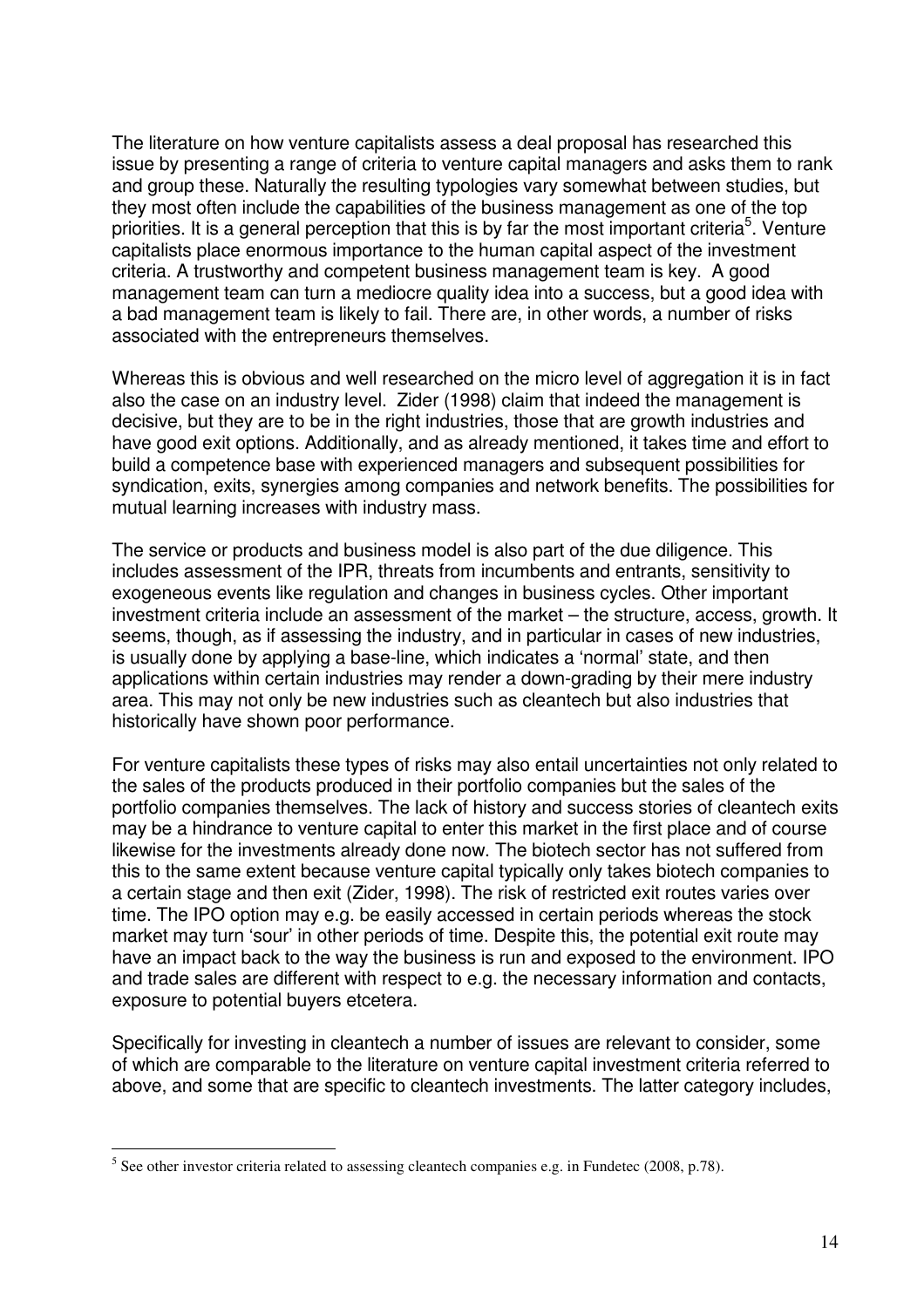broadly speaking, some additional risk factors other than those referred to earlier as technological and market risks.

For cleantech specifically the risks evaluated by venture capital firms may therefore entail also whether the investments are suitable for the venture capital model partly described above including whether they are sufficiently scale able and whether there is some familiarity to previous or existing investment foci. Lack of such relatedness may be a real hindrance to expansion by venture capital firms into the cleantech area. It was mentioned above that regulation and the heavy policy governance and influence on price structures is, if not incompatible with the venture capital model, then these factors are generally disliked by venture capitalists. Other characteristics of cleantech investments may scare venture capital away. In some segments, especially within energy, both the long time horizon involved and the amount of capital needed for development is often substantial and above what venture funds will be prepared to or able to pay. Because many cleantech technologies are applications of existing technologies to new areas it is often difficult to achieve IPR protection. This may also be of concern for venture capital firms. On the other hand, quite a few patents are taking out in this industry, and Denmark seems to be particular active in this. For example, OECD (2008) finds that Denmark is dwarfing any other OECD country in patenting in renewable energy sources normalized either by GDP or overall patenting activity. Related to the often limited radicality of the technologies and innovations it is for venture capital often not attractive to go into these types of investments; the risk-return metric does not match (Fundetec, 2008). This may be particularly true if venture capital invest in later stages of the venture. On the other hand, risks are often too large on immature and unproven technologies creating what is sometimes referred to as a 'valley of death', where the business has developed beyond the development stage and thus is no longer qualified for government finance, but on the other hand is still too risky for private investors.

## *7. Discussion and conclusions*

One of the most important barriers to growth in venture capital investments in this area is undoubtedly the lack of success stories and –exits. Linking to the above about the evolution of where venture capital investors place their funds another major barrier is the fact that it takes time for the venture capital market to not only spot, but also being able to exploit emerging opportunities. Both changes in the supply and demand for venture capital is typically involving substantial inertia (Gompers and Lerner, 1999). This has to do with the nature of the investee companies. These are typically long-term investments, and the back-funding for venture capital is therefore secured for a long time period, often in the form of a dedicated fund running for 10 years.

In addition to financial capital also the human capital in venture capital markets is responding slowly to new market opportunities. As it takes competences and networks to invest in a specific industry it is only natural that it takes time to build such compentences and that the number of entrepreneurs and managers from the industry who have left a company and wants to become investor is limited. This, in turn, has implications for the possibilities to attract financial capital to funds with this profile. The back-funding institu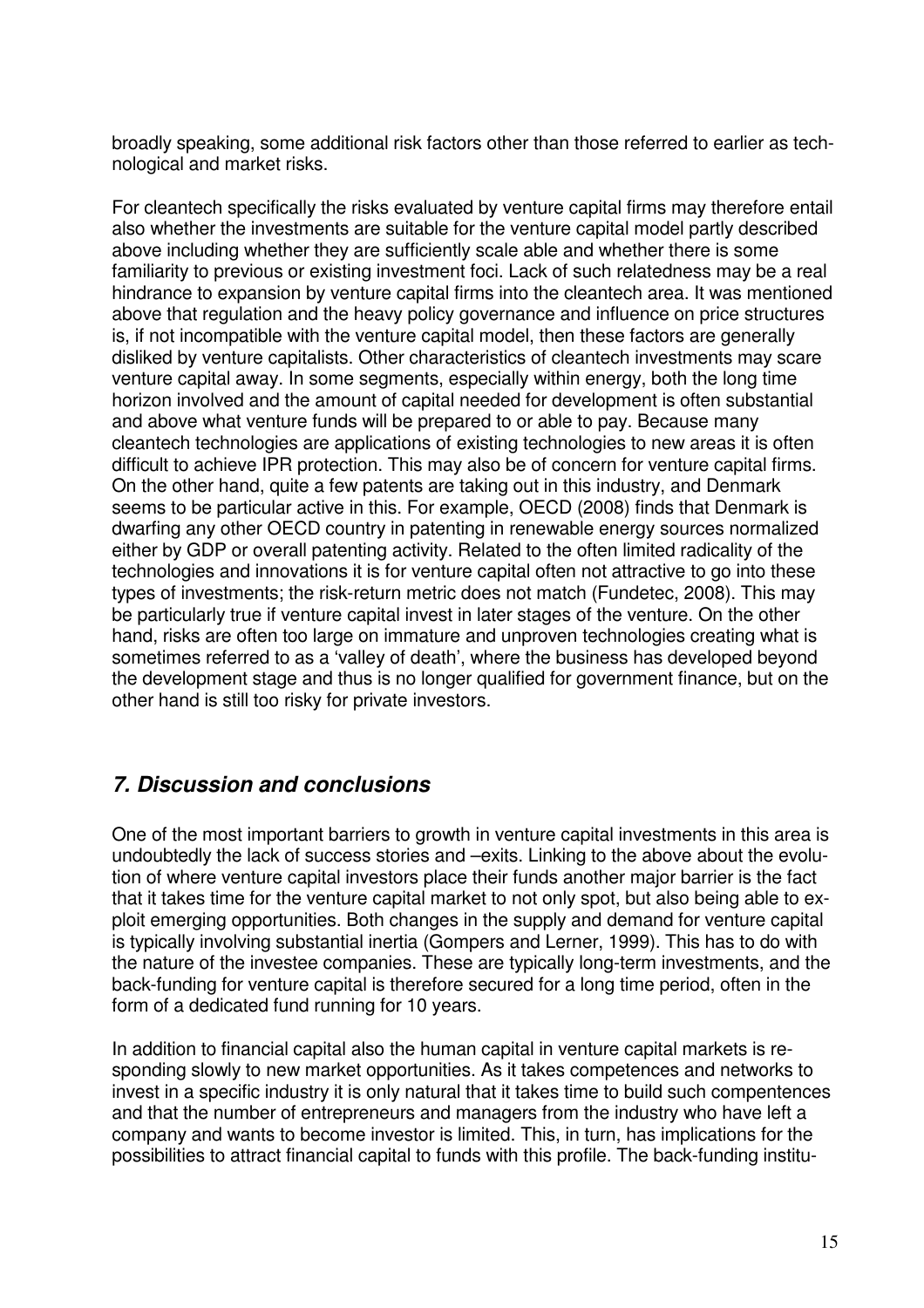tions like pension funds etc. are very conscious about the importance of the competences and industry experiences of managers of new funds. They recognize that not only the abilities to screen potential deals, but also the value-added activities and competencies of venture capital firms can influence performance in the long run. Cumming et al. (2005) find that, in the Australian market, pension fund managers are paying attention to the extent and nature of value-added contributions from Venture capital firms when choosing to allocate new capital to venture capital.

Venture capital has the image of being exceptionally prone to take risks and exploit new opportunities. It may be questioned if venture capital is a key driver of the development but some observers claim that venture capital is a critical factor in the commercialisation of new research into viable businesses. According to this perception there should not be any strong path dependencies in how venture capital is allocated on industries. In practise considerable conservatism persist. Of course there are a number of fund managers who take in new types of investment areas and maybe even have visions of expanding whole new industries. However, the mix between these conservative venture capitalists and their more visionary colleagues is probably difficult to influence and dependent upon a number of factors. Moreover, there is likely to be an element of herding behaviour in venture capital. A few prominent players within the industry are setting the path to follow and the rest is following.

The question remains why Danish venture capital markets are particular slow in excelling investments; why the inertia referred to above is greater than elsewhere.The Danish case showed remarkable strongholds in specific technologies and markets. Regulation, public and semi-public research institutions and government funding were explanatory factors. The high growth rates in an emergent market, and the fact that ICT and biotech did not render general success for venture capital speaks in favour of venture capital investments into Danish cleantech. However, international investors account for all the growth. This indicates that the immature venture capital industry in Denmark, rather than the industrial opportunities, causes the hesitations by investors. Intuitively the small size of the Danish market may explain why venture capitalists refrain from operating in Denmark through dedicated funds. However, the strongholds explained above and the option of exporting technologies and know-how may be a counter-argument. The success story of the Danish wind mill industry shows that it is possible to develop such industrial positions to global successes in spite of seemingly relatively high costs of production and small domestic market.

The fact that Denmark has seen a large public funding of the technological development related to the now industrial strongholds within cleantech may contribute to explaining why venture capital investments have been sparse. Also the strong industrial base of start-ups within the industry may have limited the demand for external competencies of technologies, market and industry from investors; these were already present in the firms. Even if a demand was there investors would probably not be able to meet this demand as there is currently an only limited investor competency in this industry. Included in this argument is that investors also have only limited industry specific networks. In the cleantech industry networks may be particular important because b2b sales rather than b2c is the rule, and this requires networks for penetrating new markets.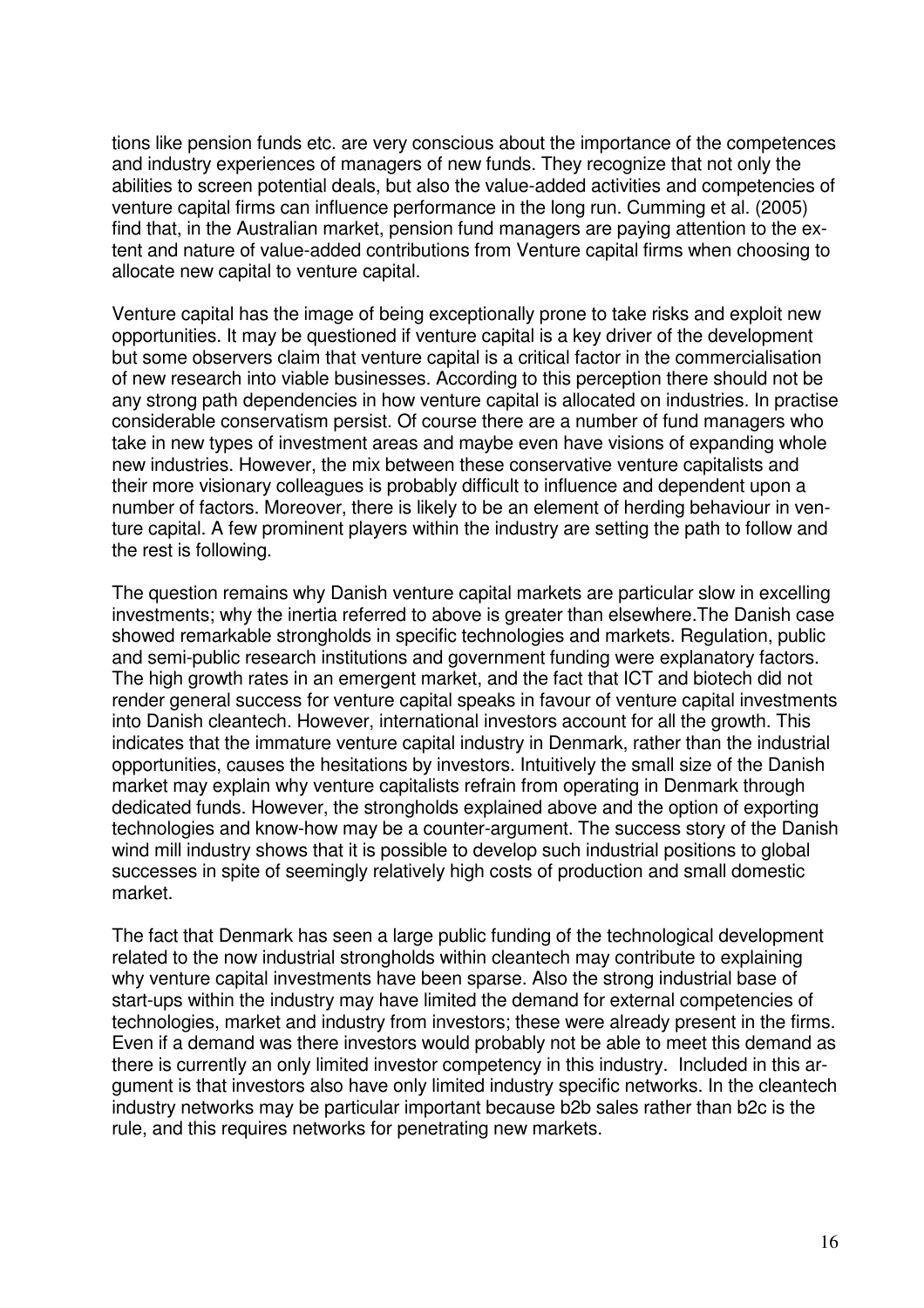The prospects of increased venture capital into the Danish cleantech industry may not be very good, even if there is an obvious need for the industry itself and even if there is some hype around it. One reason is that the exit possibilities are not yet transparent and well used and could be expected to be further hampered by the current financial crises. Some evidence indicate that the cleantech industry is more heavily hit by downswings than other industries (Fundetec, 2008, p.69). Looking at the other end of the time spectrum – the creation of venture capital funds – this may also be influenced by the financial crises. The structure of most venture capital funds is a limited partnership with a number of fixedend funds usually confined to 10 years. This means that a fund manager will concentrate investments in the very first years of the life of the fund leaving the remaining years to add value, exit, raise new monies for the next 10 year period. This will not generate gaps in the supply of finance if this takes place continuously. However, in periods of time such as now, where the supply of funds-of-funds to venture capital is heavily constrained there is a risk that gaps will appear in the future because the start of the pipeline may be hampered. On the other hand, the increasing focus upon the need to reduce emissions of carbon-dioxin and other environmental problems may stimulate the public or publicprivate partnership investments into this industry. Public venture capital may, in the current situation, have a particularly important role to play in the market. When markets fail and private capital is reluctant and/or withdrawing in some areas, then there is room for a more proactive government<sup>6</sup>. The 'hype' has, or will be, cooled down due to the abovementioned reasons.

Research is sparse in this area as well as the availability of data. Future research may expand on the role investors play in the evolution of the clentech industry. In particular, the current financial crises may pose a problem for fulfilling policy ambitions unless all financial capital going into the industry should end up stemming from government sources. Whereas this is not a problem in itself it may be questioned if that would dismantle the capital from the industrial competence base necessary to complement the financial capital. Therefore, establishing public-private investor partnerships are immensely important in the current situation. The environmental problems will continue to grow and the development of environmentally friendly solutions will be still more 'big business'. In this setting it is important to not only leave the funding to governments as diverse sets of competences are needed to select and nurture the businesses.

 $\overline{a}$ 

<sup>&</sup>lt;sup>6</sup> The mission of The Danish Growth Fund, which is a government funded venture capital institution, is to 'step in where other market participants are reluctant'.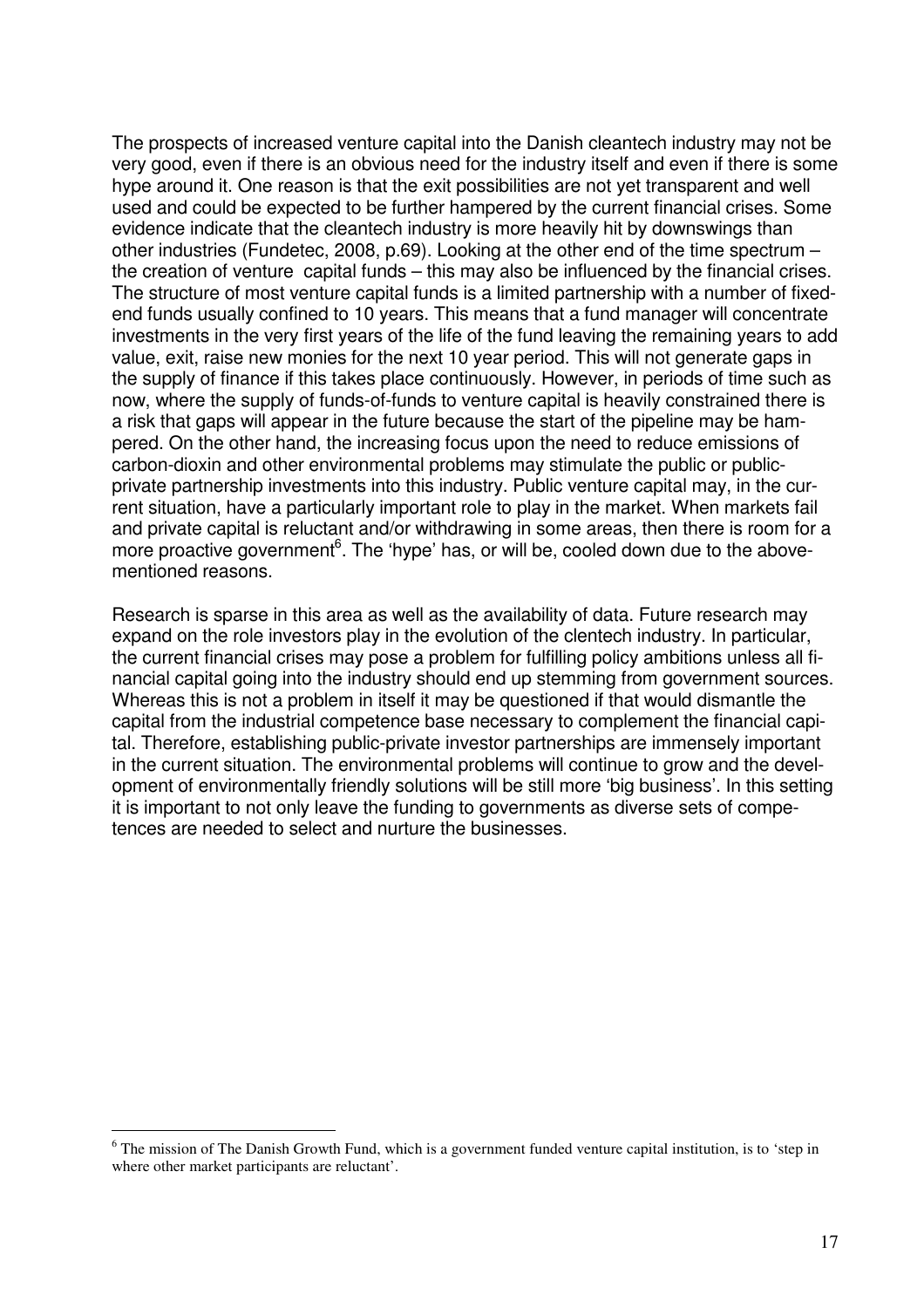# *Annex 1*

In terms of sectoral delimitations the following sub-industries may be included herein and may be expected to entail firms and research organizations that comply to the definition in the paper.

Cleantech sub industries

**Materials** Nanomaterials, biomaterials, chemical, other Agriculture & Nutrition Natural pesticides, land management, aquaculture Air & Environment Cleanup/safety, emissions control, monitoring/compliance, trading and offsets Energy Generation Wind, solar, hydro/marine, biofuels, geothermal, others Energy Infrastructure Management, transmission Energy Storage Fuel cells, advanced batteries, hybrid systems Energy Efficiency Lighting, buildings, glass, other Manufacturing/Industrial Advanced packaging, monitoring and control, smart production Recycling & Waste Recycling, waste treatment **Transportation** Vehicles, logistics, structures, fuels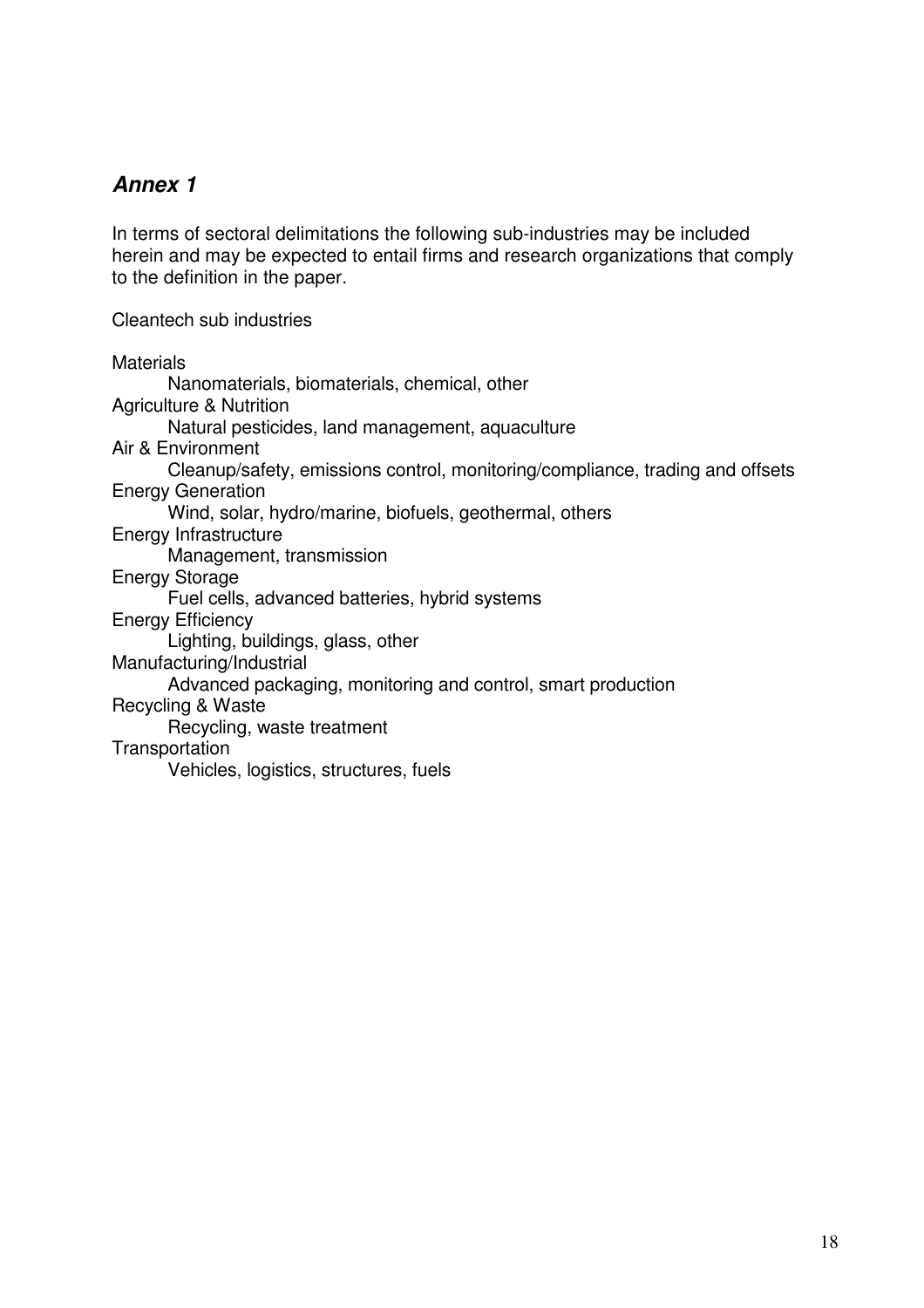#### *References*

Aldrich, H. E. And Fiol, C. M., 1994. Fools rush in? The institutional context of industry creation, Academy of Management Review, Vol. 19, no. 4, pp. 645-670.

Christensen, Jesper L. (2008) Venture capital – filters, hubs and catalysts for entrepreneurs? Paper for ECEI conference 'Entrepreneurship and Innovation', Winchester, UK, 15.-16.september 2008

Christensen, J. L. (2007): The development of regional specialization of Venture capital, European Planning Studies, Vol.15, no.6, pp.817-834.

Clean Edge (2008): Clean Energy Trends 2008.

Cooke, P. (2009): Transition regions: green innovation and economic development. Paper for DRUID conference, Copenhagen, june 17.-19<sup>th</sup>.

Cumming, D., Fleming, G. and Suchard, J.-A. (2005), Venture capitalist value-added activities, fundraising and drawdowns, Journal of Banking and Finance, 29 (295-331).

Fuji-Keizai, 2008. Cleantech – current status and worldwide outlook.

Fundetec research consortium (2008): Comparison and Assessment of Funding Schemes for the Development of New Activities an Investments in Environmental Technologies. European Commission, Brussels.

Gompers, Paul and Josh Lerner (1999). The Venture Capital Cycle. Boston, MA: MIT Press.

Hall J. & Hofer C. 1993. Venture capitalists' decision criteria in new venture evaluation. Journal of Business Venturing vol.8 p.25-42.

Klepper, S. and Graddy, E., 1990. The evolution of new industries and the determinants of market structure. RAND Journal of Economics, no.21, pp.27-44.

MacMillan, I.C., Siegel, R. and Subba Nirisimha, P.H., 1985, Criteria used by venture capitalists to evaluate new venture proposals, Journal of Business Venturing vol.1 p.119-128.

MacMillan, I.C., Zeman, L. and Subba Nirisimha, P.H., 1987, Criteria distinguishing successful from unsuccessful ventures in the venture screening process, Journal of Business Venturing vol.2 p.123-137.

Mason, C. M. and Harrison, R. T. (1999) Editorial.Venture capital: rationale, aims and scope, Venture Capital, 1(1), pp. 1–46.